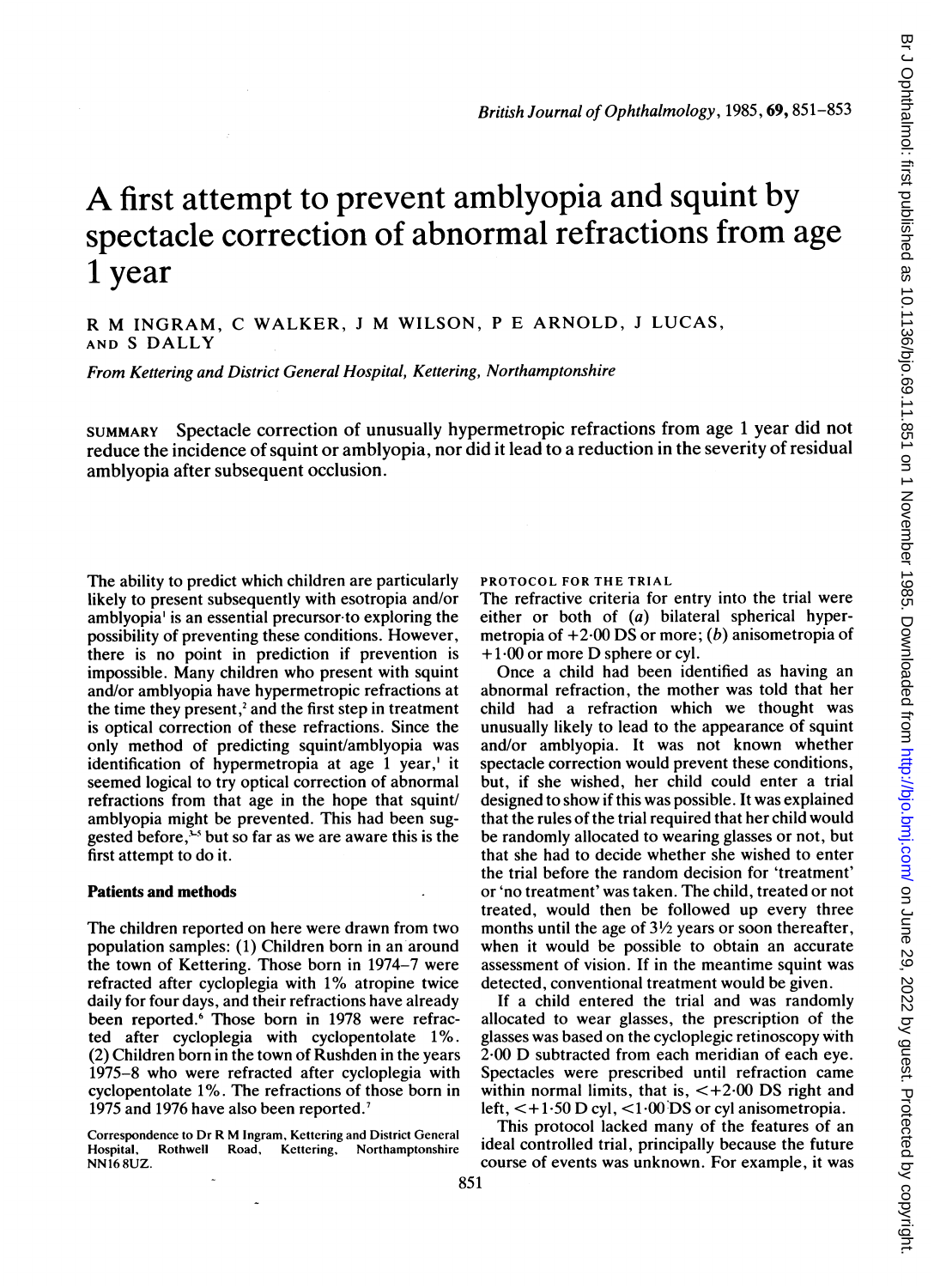impossible to plan the number of children to be included in the trial, because it was not known what proportion of children allocated spectacles would wear them, and it was impossible to speculate on what the drop-out rate would be.

One hundred and forty-nine children did not enter the trial. Those living in Kettering were not followedup, but those in Rushden were reviewed at age  $3\frac{1}{2}$ . Further information is available on 44 of these children. The incidence of visual defects does not differ from those included in the trial.

## CONDUCT OF THE TRIAL

Every attempt was made to encourage regular review, but many attendances followed reminders sent through the post and it was impossible to achieve the ideal. Some of the children who were lost to follow-up moved from the area, but some information has been obtained from colleagues elsewhere in the UK. Others dropped out but reattended after a final recall about the age of  $3\frac{1}{2}$  years or returned spontaneously because of squint or poor performance at <sup>a</sup> school vision screening test. A final vision was recorded for 265 of the 306 children who originally entered the trial.

Recording of compliance with treatment presented difficulties. Although one could be reasonably sure when children were obviously wearing glasses or not, sometimes one could do no more than guess how much or whether treatment was being given.

The end result was to be decided on the basis of: (a) Presence or absence of esotropia/intermittent esotropia; (b) presence or absence of amblyopia at the age of  $3\frac{1}{2}$ . This has not proved possible in practice.

#### ASSESSMENT AND RECORDING OF RESULTS

Our experience since this trial started in January 1975 made it necessary to change the original plan for presenting the end results. The reasons for this were as follows. (1) Uncertainty about the visual acuity of young children, particularly around the age of  $3\frac{1}{2}$ . (2) Uncertainty about making a definite diagnosis of amblyopia, particularly if a child had been given occlusion before visual acuity was known and acuity subsequently became normal. (3) Uncertainty about compliance with treatment. This could be ignored if it is accepted that the correct purpose of the trial should have been to assess the effect of *prescribing* spectacle treatment. The results of the 'treatment' group have been subdivided into two groups, namely, T+ and  $T\pm/0$  where there were doubts about whether treatment was being given or not. (4) The amount of meridional hypermetropia' had been identified as a better predictive indicator than bilateral spherical hypermetropia and/or anisometropia (meridional hypermetropia is the amount of hypermetropia in the most hypermetropic meridian).

Therefore the end result has been recorded as the last known visual acuity of the eye with lower acuity, with spectacle correction if necessary, and after occlusion had been given and often some time after occlusion had stopped.

The two groups of children (those screened after atropine and those screened after cyclopentolate) have been pooled after allowance was made for the (approximate)  $0.5 \text{D}$ <sup>7</sup> difference between a refraction after atropine and after cyclopentolate. The refraction recorded represents the cyclopentolate equivalent of the highest amount of meridional hypermetropia at age <sup>1</sup> year.

|            |           | 6/6   | 6/9   | 6/12 | 6/18 | 6/24 | 6/36 | $6/60$ or less | Unknown |
|------------|-----------|-------|-------|------|------|------|------|----------------|---------|
| $T+$       | No Squint | 44(1) | 12    |      |      |      |      |                |         |
|            | Squint    | 4(1)  |       |      |      |      |      |                |         |
| $T \pm T0$ | No Squint | 21    | 8     |      |      |      |      |                | 16      |
|            | Squint    | 1(1)  |       |      |      |      |      |                |         |
| <b>NT</b>  | No Squint | 51    | 31(1) |      |      |      |      |                | 13      |
|            | Squint    | 6(1)  | 4(3)  | 1(1) | 1(1) |      | 1(1) |                |         |

Table 1 Children with  $\lt +3.50$  D at age 1 year

Figures in parentheses show numbers of children who had occlusion.

Table 2 Children with  $+3.50$  or more D at age 1 year

| _ |
|---|
|   |
|   |
|   |
|   |
|   |

Figures in parentheses show numbers of children who had occlusion.